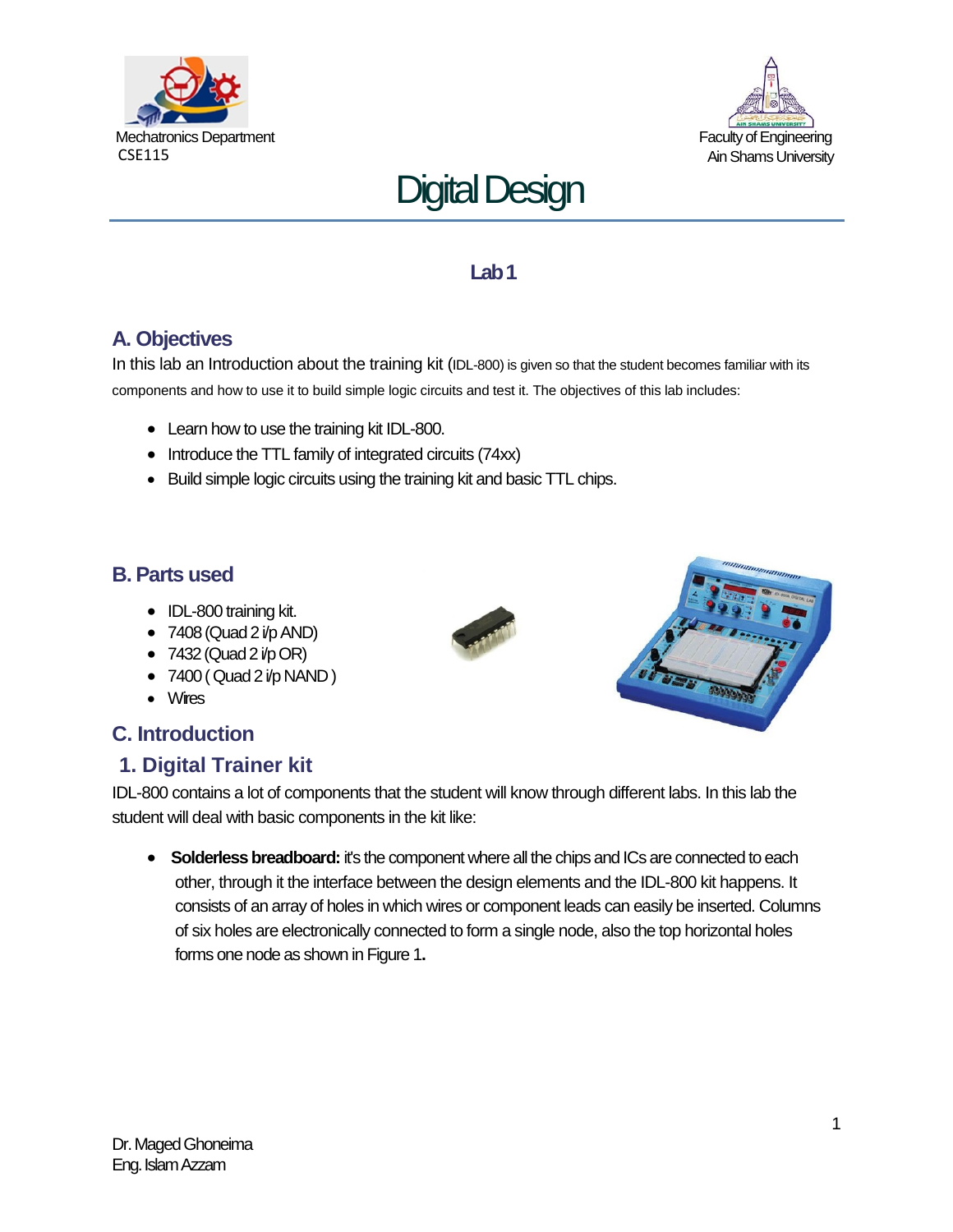





### **Figure 1**

- **DC fixed power supply:** IDL-800 contains a power supply that can generate either variable or fixed DC voltage. It generates positive output voltage +5V and maximum output current of 1Amp.
- **LEDs:**IDL-800 has 8 LEDs for general purpose output. The LEDs are active high(Lit up when connected to +5V )
- **Data switches:** IDL-800 comes with 8 data switches (bottom right) that can be used as an input to the circuits.
- **Digital voltmeter:** The kit has a voltmeter with 4 ranges (0-199.9V,0-19.99V,0-1.999V,0- 199.9mV)

| Logic gate        | <b>AND</b>                                                                                              | <b>OR</b>                                                             | <b>NAND</b>                                                   | <b>NOR</b>                                                                           | <b>NOT</b>                         |
|-------------------|---------------------------------------------------------------------------------------------------------|-----------------------------------------------------------------------|---------------------------------------------------------------|--------------------------------------------------------------------------------------|------------------------------------|
| Symbol            | А<br>0<br>B                                                                                             | A<br>- 0<br>В                                                         | Α<br>- 0<br>в-                                                | $A -$<br>$\circ$                                                                     |                                    |
| Logic<br>equation | $Q = AB$                                                                                                | $Q = A + B$                                                           | $Q = (AB)'$                                                   | $Q = (A+B)'$                                                                         | $Q = A'$                           |
| Truth<br>table    | B<br>Q<br>A<br>$\overline{0}$<br>$\overline{0}$<br>$\overline{0}$<br>0<br>$\overline{0}$<br>$\mathbf 0$ | B<br>Q<br>А<br>$\mathbf 0$<br>0<br>$\overline{0}$<br>0<br>0<br>◢<br>4 | B<br>Q<br>A<br>0<br>0<br>4<br>0<br>$\mathbf 0$<br>и<br>и<br>0 | B<br>Q<br>A<br>0<br>0<br>1<br>0<br>0<br>0<br>$\mathbf 0$<br>ø<br>$\overline{0}$<br>1 | Q<br>A<br>$\overline{0}$<br>1<br>0 |

## **2. Review on logic gates**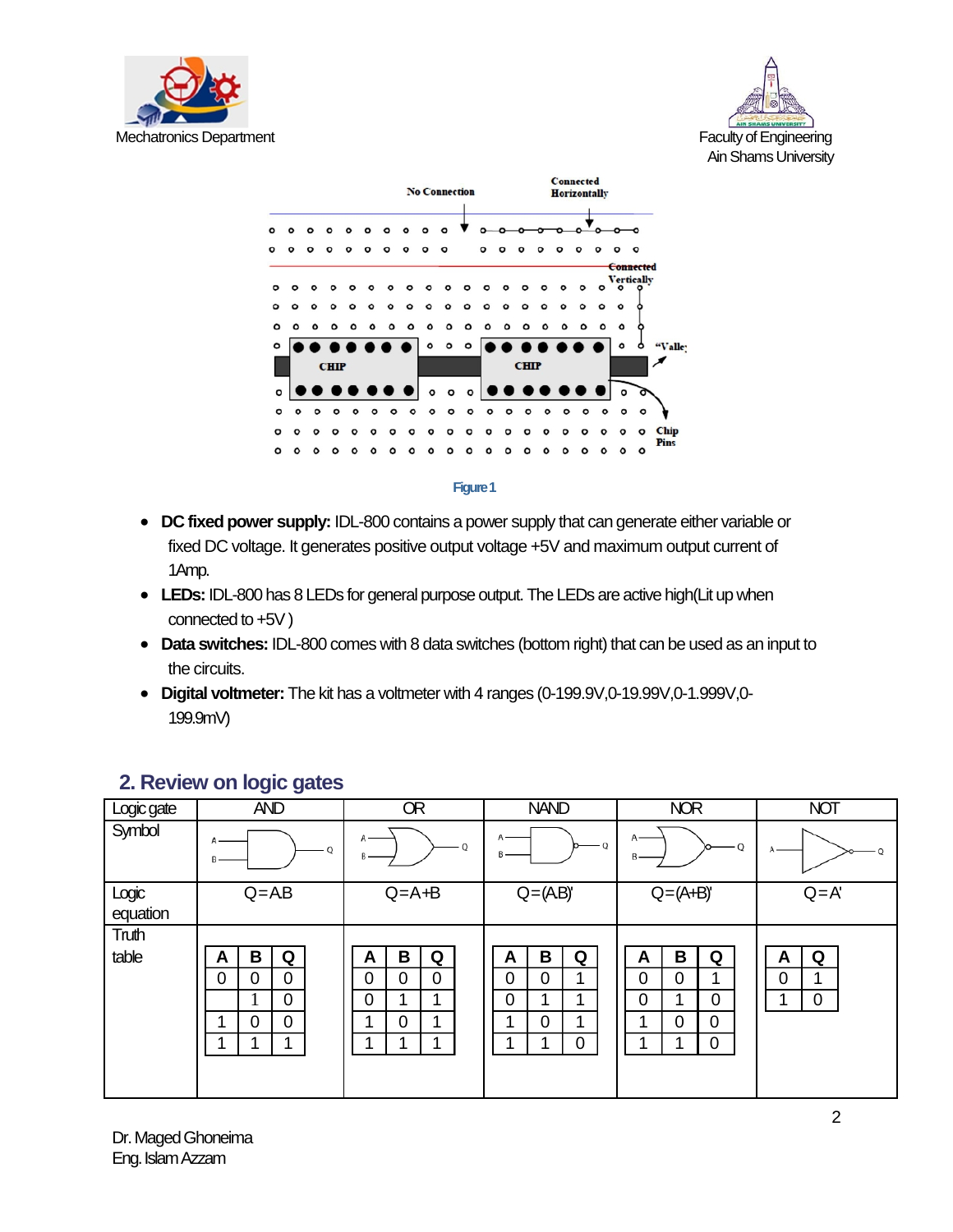3

| <b>ICs</b>         | 7408                                                                                                                                         | 7432                                                                                                                    | 7400                                                                        | 7402                                               | 7404                                       |
|--------------------|----------------------------------------------------------------------------------------------------------------------------------------------|-------------------------------------------------------------------------------------------------------------------------|-----------------------------------------------------------------------------|----------------------------------------------------|--------------------------------------------|
| <b>Description</b> | IC contains 4<br>independent 2-<br>input AND gates                                                                                           | IC contains 4<br>independent 2-<br>input OR gates                                                                       | IC contains 4<br>independent 2-<br>input NAND gates                         | IC contains 4<br>independent 2-<br>input NOR gates | IC contains 8<br>single input NOT<br>gates |
| <b>Schematics</b>  | $\pm$ Vcc<br>$\overline{a}$<br>$\sim$<br><b>ca</b><br>12<br>$\equiv$<br>$\leftarrow$<br>$\sqrt{25}$<br>$\ddot{\circ}$<br>$\overline{5}$<br>õ | # Vcc<br>$\rightarrow$<br>$\sqrt{2}$<br>$\dot{\omega}$<br>芯<br>$\leftarrow$<br>$\boxed{\circ}$<br>Ä<br>$\sqrt{2}$<br>co | $\approx$ $V_{CC}$<br>$\longrightarrow$<br>$\sim$<br>$\mathbf{u}$<br>$\sim$ | <b>EVCC</b><br>卡<br>l cm                           | = Vcc<br>GND                               |

# **3. Intro to TTL chips**

In this lab some basic chips from TTL (Transistor-Transistor Logic) chips 74XX series is used to build logic circuits.

The pin numbers assigned to each logic signal are shown inside brackets in the figure. The pins are numbered as shown in Figure 2. Pin 1 is usually identified as the pin to the left of an indentation or cutout in one end of the chip that is visible when the chip is viewed from the top. Occasionally, it is also identified by a printed or indented dot placed just next to it.

Pin 7 is usually connected to ground (Gnd), and pin 14 is usually connected to the 5V power supply (Vcc). These connections must be made to power up the chip. **Figure 2 Figure 2 Figure 2** 

In this Lab the following chips are used:



- Turn off the Digital trainer kit before wiring your circuit.
- Keep the wires flat on the bread board.
- After wiring the circuit, use voltmeter to make sure the wiring is correct with no short circuit.
- If the chip got hot Turn off the power supply immediately, there's short circuit then!

| <b>Mechatronics Department</b> |
|--------------------------------|



| $\mathbf{1}$ | О | 714       |
|--------------|---|-----------|
| 2            | П | 13        |
| 3            | 0 | 112       |
| 4            | 0 | $\Box$ 11 |
| 5            | 0 | 10        |
| 6            | 0 | 9         |
|              |   | 8         |